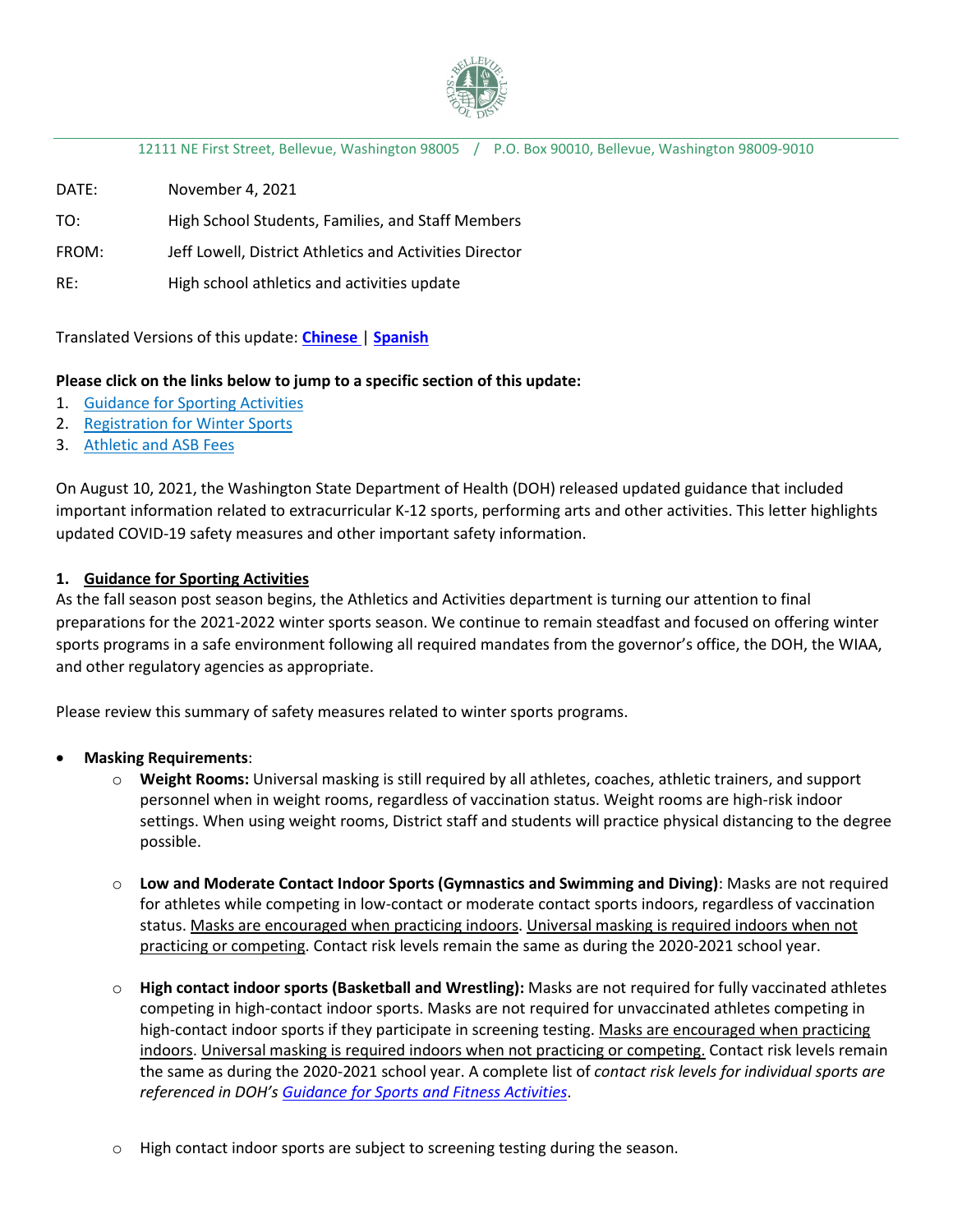- All unvaccinated participants (athletes, coaches, trainers) must undergo routine screening testing if they want to participate in high contact indoor sports. Any vaccinated subject that consents may also undergo routine screening testing.
- **Testing will occur twice weekly, with one test being scheduled on the day of competition.**
- Participants with a positive test will be excluded from the event (practice or competition) and sent home.
- o **Masking for staff**: All coaches, athletic trainers, and other support personnel involved with sporting activities must wear face coverings indoors in K-12 settings, regardless of vaccination status.
- o **Spectators**: Masking is required universally for **all spectators** attending indoor K-12 sporting activities, regardless of vaccination status. At athletic contests the crowd should be seated in "family units" and those small groups should be spaced at least 3 feet apart.
- Travel Requirements
	- o Participants, staff, and volunteers must follow CDC's order for all riders and drivers on trips to wear a mask on buses or other public transportation, regardless of vaccination status.
	- o Seat cohorts sit together on the bus and cohorts are separated by at least 3 feet to the degree possible.
	- o Ventilation will be increased by opening windows as weather permits.
- Additionally, coaches will continue to adhere to safety measures implemented last year:
	- o Taking attendance each day there is a practice or contest
	- o Developing practice plans that utilize a 'cohort' model to minimize the number of close contacts within a program
	- o Providing hand sanitizer to emphasize hand hygiene, both scheduled and as needed.
	- o Utilizing cleaning supplies to disinfect frequently touched surfaces
	- o Training, teaching, reminders, and reinforcement of all the above
	- o No sharing water bottles, uniforms, towels, or snacks and no spitting (saliva, sunflower seeds, etc.).

## <span id="page-1-0"></span>**2. Registration for Winter Sports**

Registration for winter sports is currently open. [Registration requirements](https://bsd405.org/departments/athletics-activities/high-school-athletics/) are posted on the Department's Athletics in the High School page. Contact information for each school's head coach and the first practice date for the upcoming season is listed below.

|                     | <b>Bellevue</b>                  |                                |                          | <b>Interlake</b>              |                                    |                          |
|---------------------|----------------------------------|--------------------------------|--------------------------|-------------------------------|------------------------------------|--------------------------|
| <b>Winter Sport</b> | <b>Head Coach &amp;</b><br>Email | <b>1st Practice</b><br>Time    | 1st practice<br>Location | <b>Head Coach &amp; Email</b> | <b>1st Practice</b><br><b>Time</b> | 1st practice<br>Location |
| Basketball (B)*     | <b>Kelly Edwards</b>             | 3:45 PM 11/15<br>6:00 PM 11/16 | Main Gym                 | <b>Aaron Bright</b>           | 6 PM                               | Main Gym                 |
| Basketball (G)*     | <b>William Johnson</b>           | 6:00 PM 11/15<br>3:45 PM 11/16 | Main Gym                 | <b>Ryan Cruz</b>              | $3:45$ PM                          | Main Gym                 |
| Gymnastics **       | <b>Beth Chapin</b>               | <b>TBD</b>                     | <b>TBD</b>               | <b>Sara Grandstrand</b>       | $3:45$ PM                          | Upper Gym                |
| Swim/Dive (B)       | <b>Mike Hill</b>                 | 4 PM                           | Edgebrook<br>Swim Club   | <b>Erik Mathre</b>            | 7 PM                               | Samena Pool              |
| Wrestling (B)       | <b>Stephan Wiseman</b>           | 4 PM                           | Aux Gym                  | Dave Unwin                    | 4 PM                               | Upper Gym                |
| Wrestling (G)       | <b>Stephan Wiseman</b>           | 4 PM                           | Aux Gym                  | Dave Unwin                    | 4 PM                               | Upper Gym                |